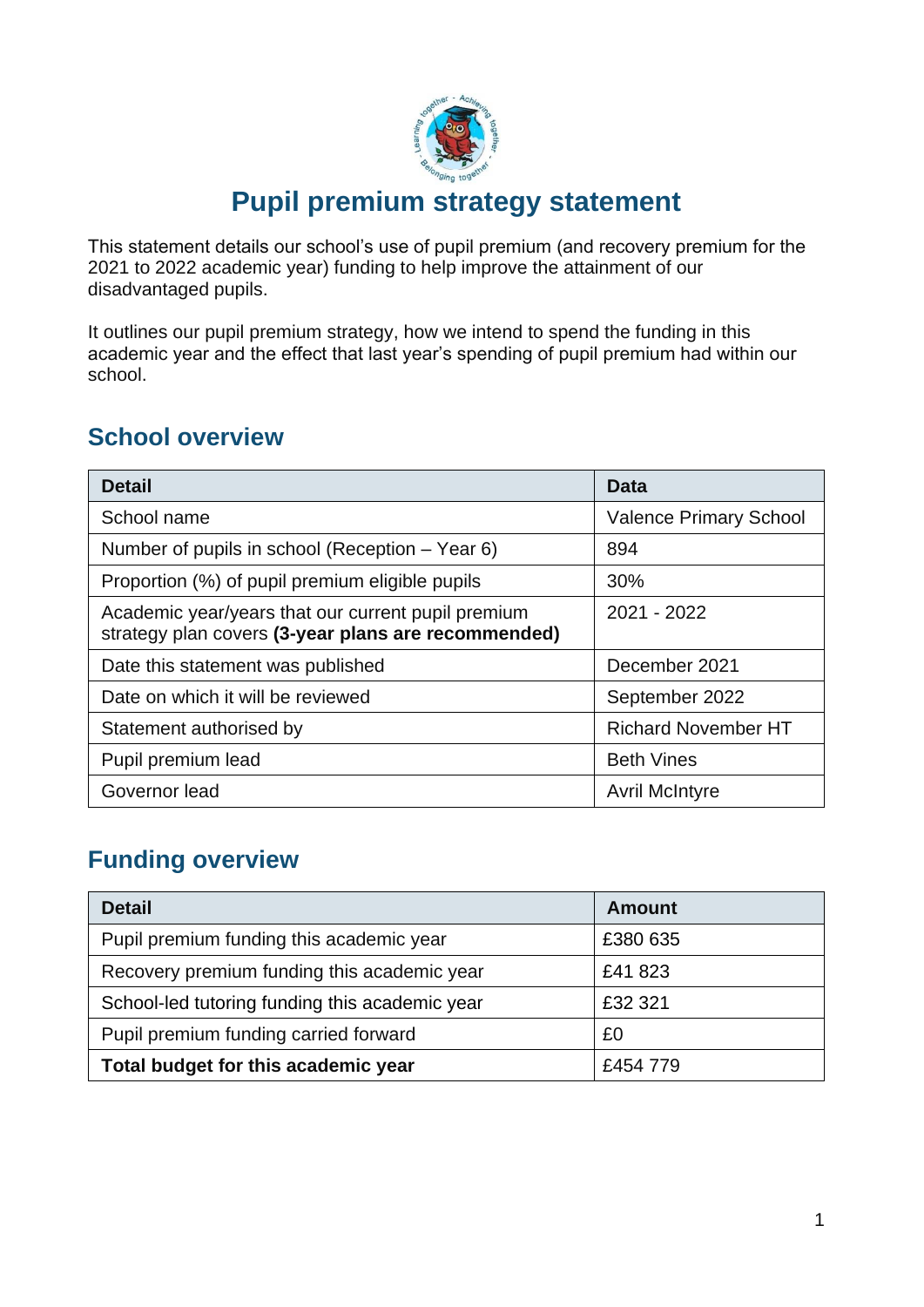# **Part A: Pupil premium strategy plan**

## **Statement of intent**

When making decisions about using Pupil Premium funding it is important to consider the context of the school and the subsequent challenges faced. We have considered research conducted by EEF to support decisions around the usefulness of different strategies and their value for money.

Common barriers to learning for disadvantaged children can be:

- less support at home
- weak language and communication skills
- limited access to resources
- attendance and punctuality issues.

There may also be complex family situations that prevent children from progressing.

Our ultimate objectives are:

- to narrow the attainment gap between disadvantaged and non-disadvantaged pupils
- for all disadvantaged pupils in school to make or exceed nationally expected progress rates
- to support our children's health and wellbeing to enable them to access learning at an appropriate level.

We aim to do this through:

- ensuring that teaching and learning opportunities meet the needs of all the pupils
- ensuring that appropriate provision is made for pupils who belong to vulnerable groups, this includes ensuring that the needs of socially disadvantaged pupils are adequately assessed and addressed.

When making provision for socially disadvantaged pupils, we recognise that not all pupils who receive free school meals will be socially disadvantaged. We also recognise that not all pupils who are socially disadvantaged are registered or qualify for free school meals. We reserve the right to allocate the Pupil Premium funding to support any pupil or groups of pupils the school has legitimately identified as being socially disadvantaged.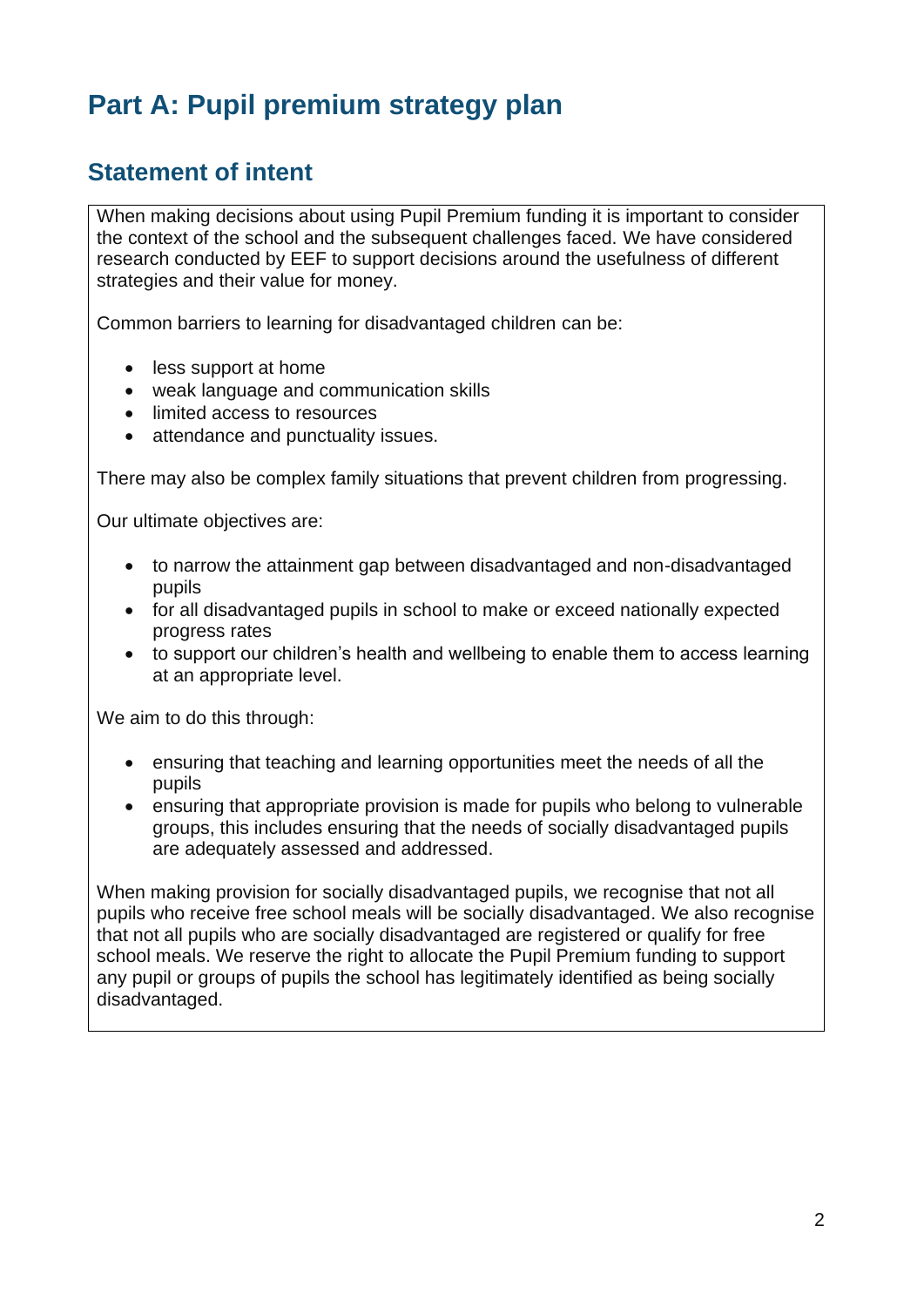## **Challenges**

This details the key challenges to achievement that we have identified among our disadvantaged pupils.

| <b>Challenge</b><br>number | <b>Detail of challenge</b>                                                                                           |
|----------------------------|----------------------------------------------------------------------------------------------------------------------|
|                            | Disadvantaged pupils' progress and attainment is behind that of their<br>peers.                                      |
| 2                          | Speech and Language issues impede pupil attainment and progress.                                                     |
| 3                          | Lack of access to technology can significantly impact pupil attainment<br>and progress.                              |
|                            | Pupils and their families have significant social and emotional needs<br>which impact pupil attainment and progress. |
| 5                          | Pupils have limited cultural experiences beyond their home life.                                                     |
| 6                          | Poor attendance significantly impacts pupil attainment and progress.                                                 |

### **Intended outcomes**

This explains the outcomes we are aiming for **by the end of our current strategy plan**, and how we will measure whether they have been achieved.

| <b>Intended outcome</b>                                                                                                                             | <b>Success criteria</b>                                                                                               |
|-----------------------------------------------------------------------------------------------------------------------------------------------------|-----------------------------------------------------------------------------------------------------------------------|
| All eligible pupils with S&L needs will be identified,<br>assessed and supported accordingly.                                                       | SALT assessments show good<br>progress from their starting<br>points.                                                 |
| All eligible pupils make expected or better<br>progress in maths, reading and writing.                                                              | Summer 2022 data evidences<br>this progress from Summer 2021<br>in all three areas.                                   |
| Pupils who receive targeted interventions make<br>accelerated progress in maths, reading and<br>writing.                                            | Analysis of interventions show<br>that they have had an impact on<br>accelerating pupil progress.                     |
| All eligible families and pupils receive the support<br>they need in regard to social, emotional and<br>mental health needs.                        | Both pupils and families access<br>the support provided by the<br>school.                                             |
| All eligible pupils are able to build cultural capital<br>through attending trips, clubs and residentials with<br>cost not being a limiting factor. | PP attendance on trips, clubs<br>and residentials is consistently<br>good.                                            |
| All eligible pupils will meet national expectations<br>for attendance.                                                                              | Attendance data shows that the<br>attendance of PP pupils is in line<br>with national expectations for all<br>pupils. |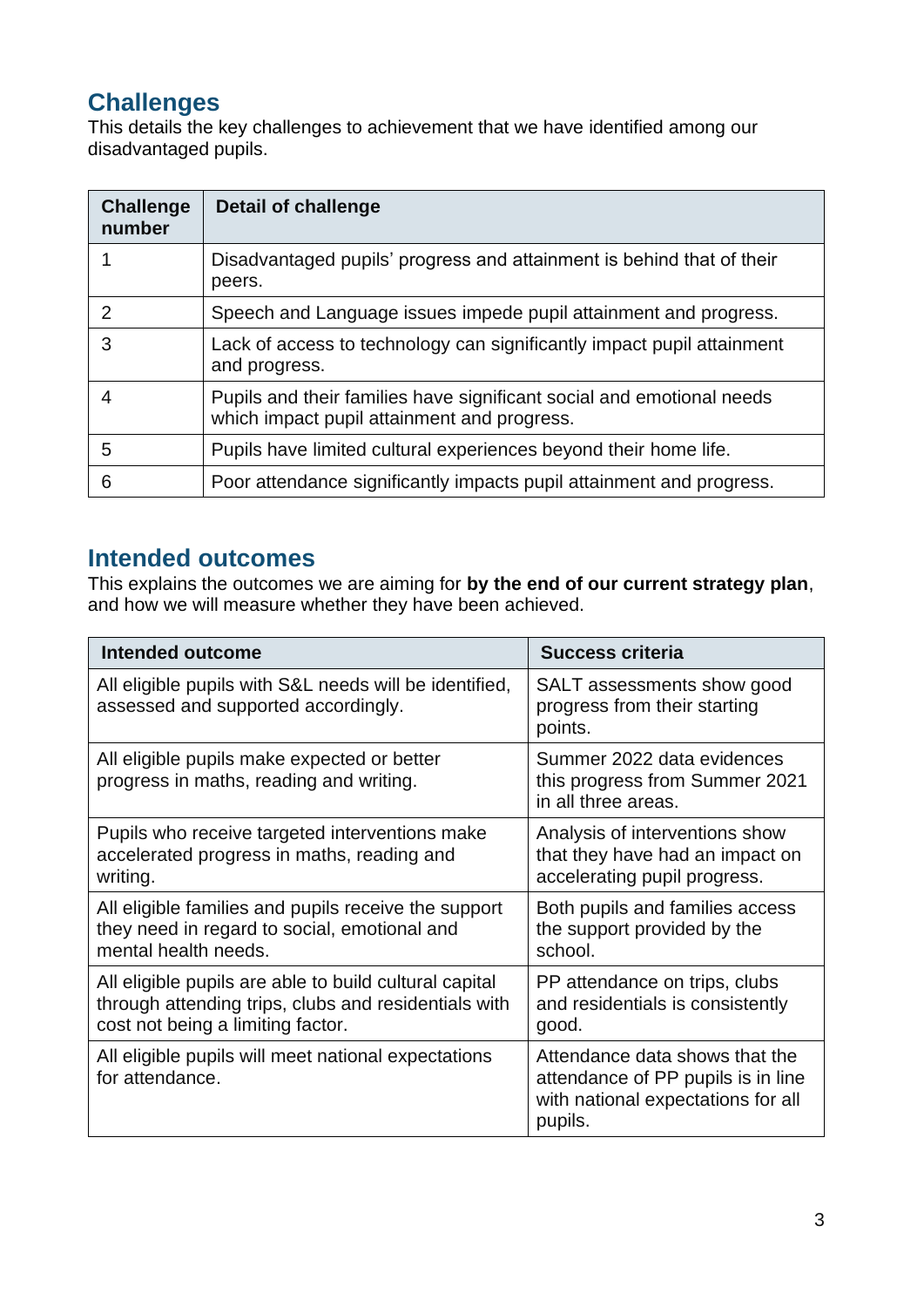## **Activity in this academic year**

This details how we intend to spend our pupil premium (and recovery premium funding) **this academic year** to address the challenges listed above.

### **Teaching (for example, CPD, recruitment and retention)**

Budgeted cost: £275,000

| <b>Activity</b>                                                                                                                   | Evidence that supports this approach                                                                                                                         | <b>Challenge</b><br>number(s)<br>addressed |
|-----------------------------------------------------------------------------------------------------------------------------------|--------------------------------------------------------------------------------------------------------------------------------------------------------------|--------------------------------------------|
| The school adopts the<br>Lexonik approach in KS2 to<br>the teaching of spelling and<br>vocabulary to accelerate<br>pupil progress | <b>Literacy at the speed of sound   Literacy</b><br>programme   schools, adult training<br>providers, parents   A Sound Training<br>product  (lexonik.co.uk) | 1                                          |
| The school ensures<br>consistency in the teaching<br>of phonics in EYFS and KS1<br>to accelerate pupil progress                   | Phonics   EEF<br>(educationendowmentfoundation.org.uk)                                                                                                       | 1                                          |
| The mastery approach is<br>embedded in the teaching of<br>maths                                                                   | <b>Mastery learning   EEF</b><br>(educationendowmentfoundation.org.uk)                                                                                       | 1                                          |
| Speech & Language<br>provision is established on<br>both sites                                                                    | Oral language interventions   EEF<br>(educationendowmentfoundation.org.uk)                                                                                   | $\overline{2}$                             |
| Deliver the Early Literacy<br>Skills Programme using<br>trained TAs                                                               | <b>Teaching Assistant Interventions   EEF</b><br>(educationendowmentfoundation.org.uk)                                                                       | 1                                          |
| Embed the Zones of<br>Regulation approach across<br>the school                                                                    | <b>Behaviour interventions   EEF</b><br>(educationendowmentfoundation.org.uk)                                                                                | $\overline{4}$                             |
| Improve the school's<br>approach to feedback                                                                                      | <b>Feedback   EEF</b><br>(educationendowmentfoundation.org.uk)                                                                                               | 1                                          |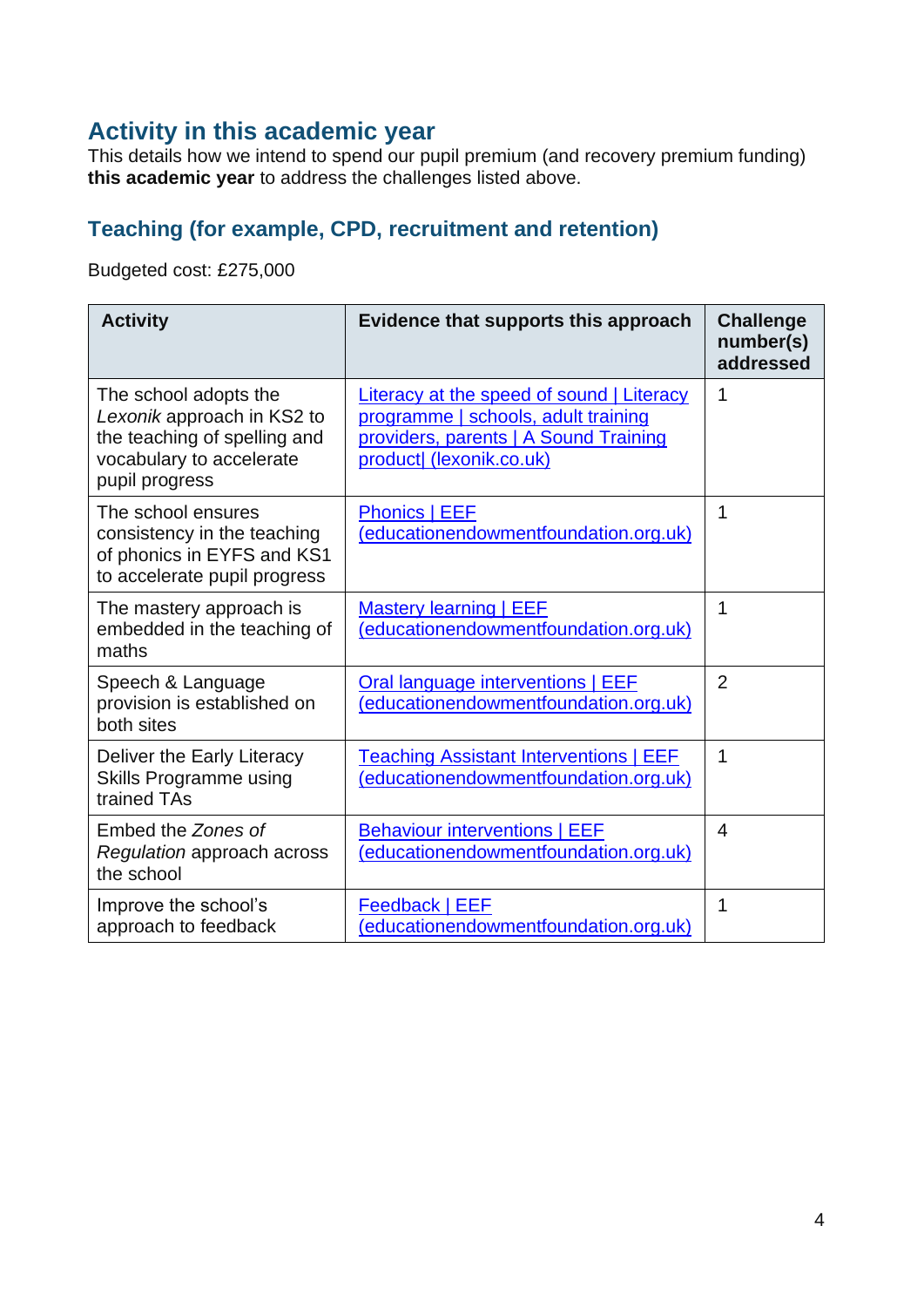#### **Targeted academic support (for example, tutoring, one-to-one support structured interventions)**

Budgeted cost: £75,000

| <b>Activity</b>                                                                                 | Evidence that supports this approach                               | <b>Challenge</b><br>number(s)<br>addressed |
|-------------------------------------------------------------------------------------------------|--------------------------------------------------------------------|--------------------------------------------|
| Small group tuition (1:3) is<br>in place for eligible pupils                                    | Small group tuition   EEF<br>(educationendowmentfoundation.org.uk) | 1                                          |
| 1:1 tuition is in place for<br>targeted pupils in Y2                                            | One to one tuition   EEF<br>(educationendowmentfoundation.org.uk)  | 1                                          |
| Maths tutors support<br>eligible pupils                                                         | Small group tuition   EEF<br>(educationendowmentfoundation.org.uk) |                                            |
| Technology is made<br>available to families who<br>need better access to the<br>internet        |                                                                    | 3                                          |
| Support staff set up reading<br>groups according to the<br>Laurel Trust recommended<br>approach | <b>TLT-Research-That-Gets-Results.pdf</b><br>(laureltrust.org.uk)  | 1                                          |

#### **Wider strategies (for example, related to attendance, behaviour, wellbeing)**

Budgeted cost: £105,000

| <b>Activity</b>                                                                                   | Evidence that supports this approach                                         | <b>Challenge</b><br>number(s)<br>addressed |
|---------------------------------------------------------------------------------------------------|------------------------------------------------------------------------------|--------------------------------------------|
| Families are supported at<br>the Roosts by experienced<br><b>Parent Support Advisers</b>          | <b>Parental engagement   EEF</b><br>(educationendowmentfoundation.org.uk)    | 4                                          |
| Pupils are enabled to<br>access a wide range of<br>cultural experiences                           | Arts participation   EEF<br>(educationendowmentfoundation.org.uk)            | 5                                          |
| Pupils have access to<br>trained counsellors                                                      | Social and emotional learning   EEF<br>(educationendowmentfoundation.org.uk) | $\overline{4}$                             |
| The school employs an<br>experienced attendance<br>team to improve the<br>attendance of PP pupils | Parental engagement   EEF<br>(educationendowmentfoundation.org.uk)           | 6                                          |

### **Total budgeted cost: £ 455,000**